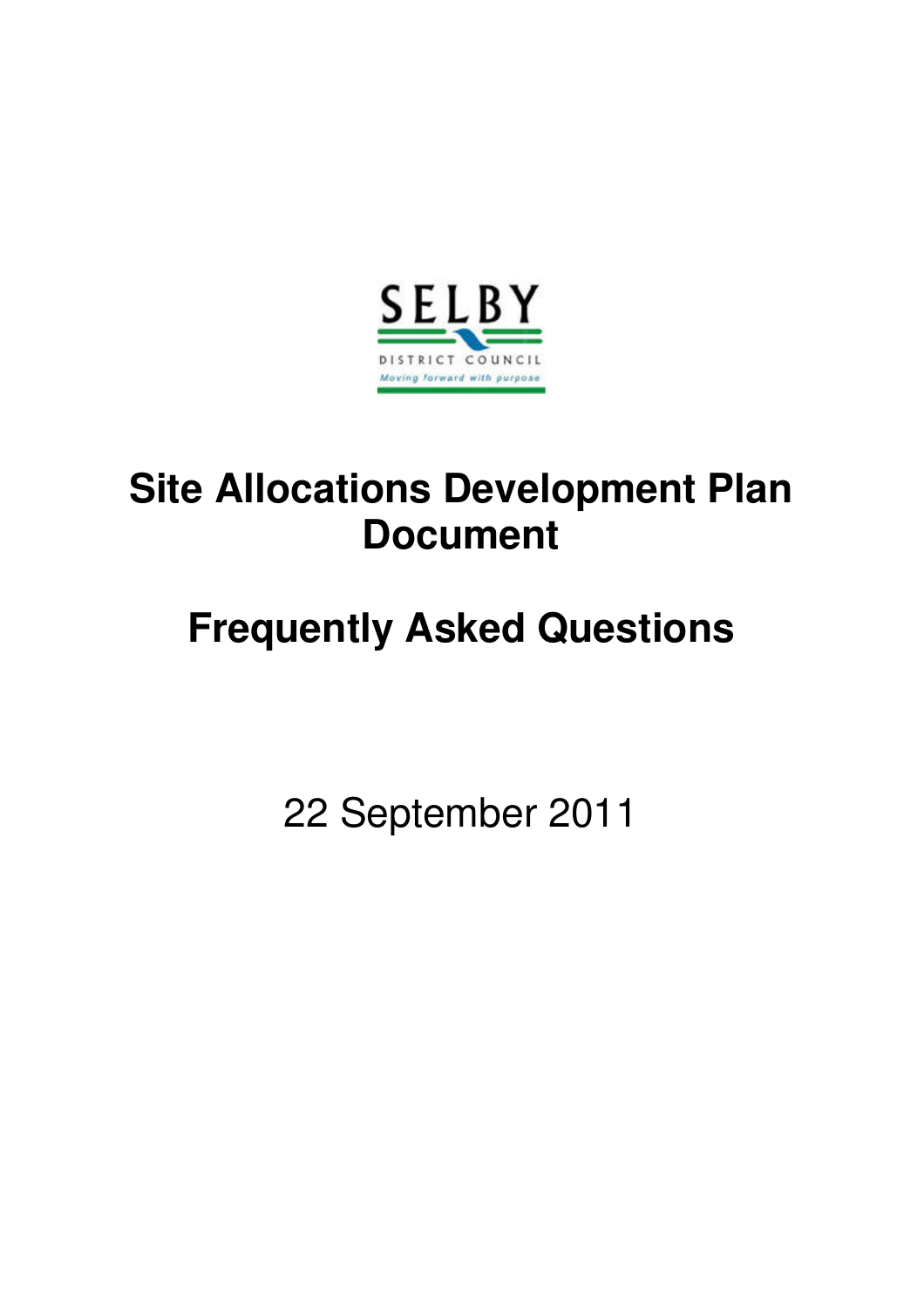# **This is the first I have heard of this – what's it all about?**

Selby District Council is the Local Planning Authority for the area. The current development plan for the District is the Selby District Local Plan (SDLP). This document was adopted by the Council in 2005 is ageing and is in need of replacement with a new plan called Local Development Framework (LDF). We need to update the plan to ensure there are opportunities for future growth and development in the District.

The LDF is not a single document, but a collection of documents, guided by Central Government. Within the LDF the hierarchy of plans: Core Strategy, SADPD, Development Management DPD set policy, while Supplementary Planning Documents (SPD) help to add flesh to the bones, such as Village Design Statements, Affordable Housing and Developer Contributions.

The main District document in the Local Development Framework is called the *Core Strategy* which sets out the strategic vision for the next 15 years. That document contains broad policies and quantities of development required to address key issues in the District. The Core Strategy is scheduled for Adoption early in 2012, following an independent Examination in Public (September 2011).

The Site Allocations Development Plan Document (SADPD) is intended to find sites for development that can deliver the vision of the Core Strategy. The SADPD is being prepared now.

Following SADPD, the LDF will be rounded off with a Development Management DPD which will update or replace the remaining 2005 Local Plan development policies.

Underneath the SADPD in the hierarchy is a suite of Supplementary Planning Documents (SPD) that provide additional guidance to help to explain Policies, such as Village Design Statements, Affordable Housing, and Developer Contributions.

In summary, there is a lot of development planned in this District over then next 15 years and the Council is seeking your views on how it should manage that development.

#### **Where can I see a copy of the Preferred Options?**

It can be viewed in the District libraries, at Access Selby, or most conveniently at www.selby.gov.uk/sadpd.

Council Officers will be attending the Community Engagement Forums where people may drop in and chat informally about the Preferred Options. The dates and venues of these meetings are available here: www.your-community.org.uk

# **What's happened to the consultation response I made earlier this year?**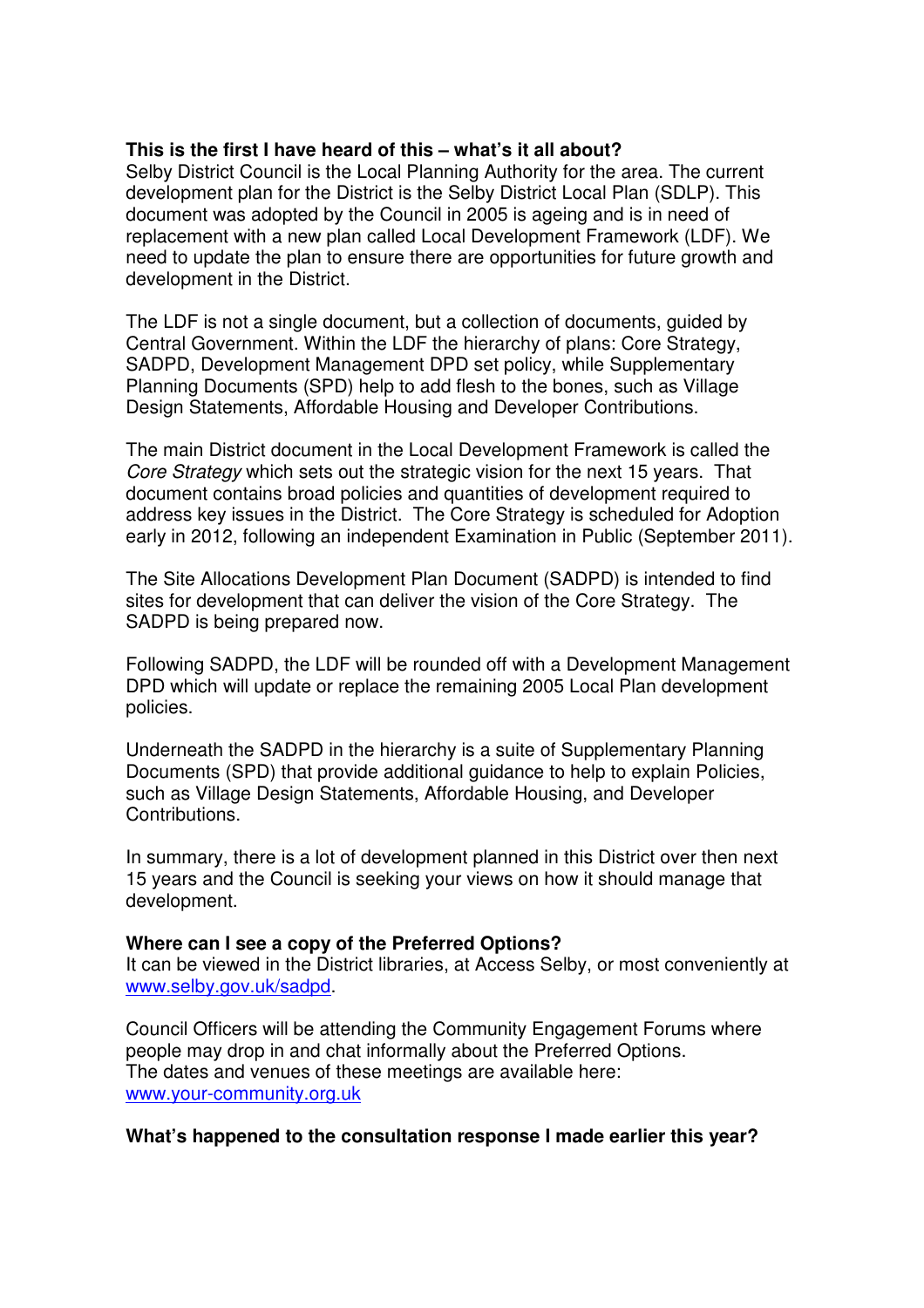The Council read them all, grouped comments in to common issues and themes, then prepared the comprehensive reply that forms the SADPD Preferred Options.

When considering the responses, many opinions differed. The Council has balanced the responses and arrived at a reasoned and justified outcome. This may not satisfy everyone, but the reasoning for the outcome is clear.

This is still a draft document – your consultation responses can still affect the final version.

**Are my answers to previous consultation online with my personal details?** Every response we received during the consultation period is now scanned and available on our website for anyone to see at www.selby.gov.uk/SADPD – which is a requirement of the Regulations. However we have blanked out personal identifiers such as names, addresses and signatures due to the nature of some of the comments made. This goes beyond the reasonable requirements of the Data Protection Act, and so in the future only signatures will be blanked out and other personal identifiers will remain on the documents.

# **I have seen a different version of the SADPD Preferred Options – how many are there and which one is correct?**

The document goes through a series of internal consultation processes before it is agreed. The SADPD Preferred Options is drafted and then sent to The Executive for consideration and approval. Members at the Executive suggest improvements and these are sent to Policy Review Committee who make suggestions for the Executive to consider. Each of these meetings has a new agenda and the improvements are made throughout the process so there appears to be a lot of different versions.

Once the Executive are happy with the document it is then sent to Full Council for approval. The Council is only seeking your comments upon the final version which has the following text on the front cover:

"PREFERRED OPTIONS (approved for consultation including amendments resulting from Full Council on 13 September 2011)".

# **How have some housing sites been released already if it's still open for consultation?**

The 2005 Local Plan is still a live document, despite the programmed replacement through the LDF. Within the Local Plan is a range of housing sites that were agreed, but they were only to be released when the Council considered that it needed them.

In making such a decision, the Council has to consider how much land is already available based on existing planning permissions, and an assessment of likelyto-come-forward sites. It has to demonstrate that there is a reasonable supply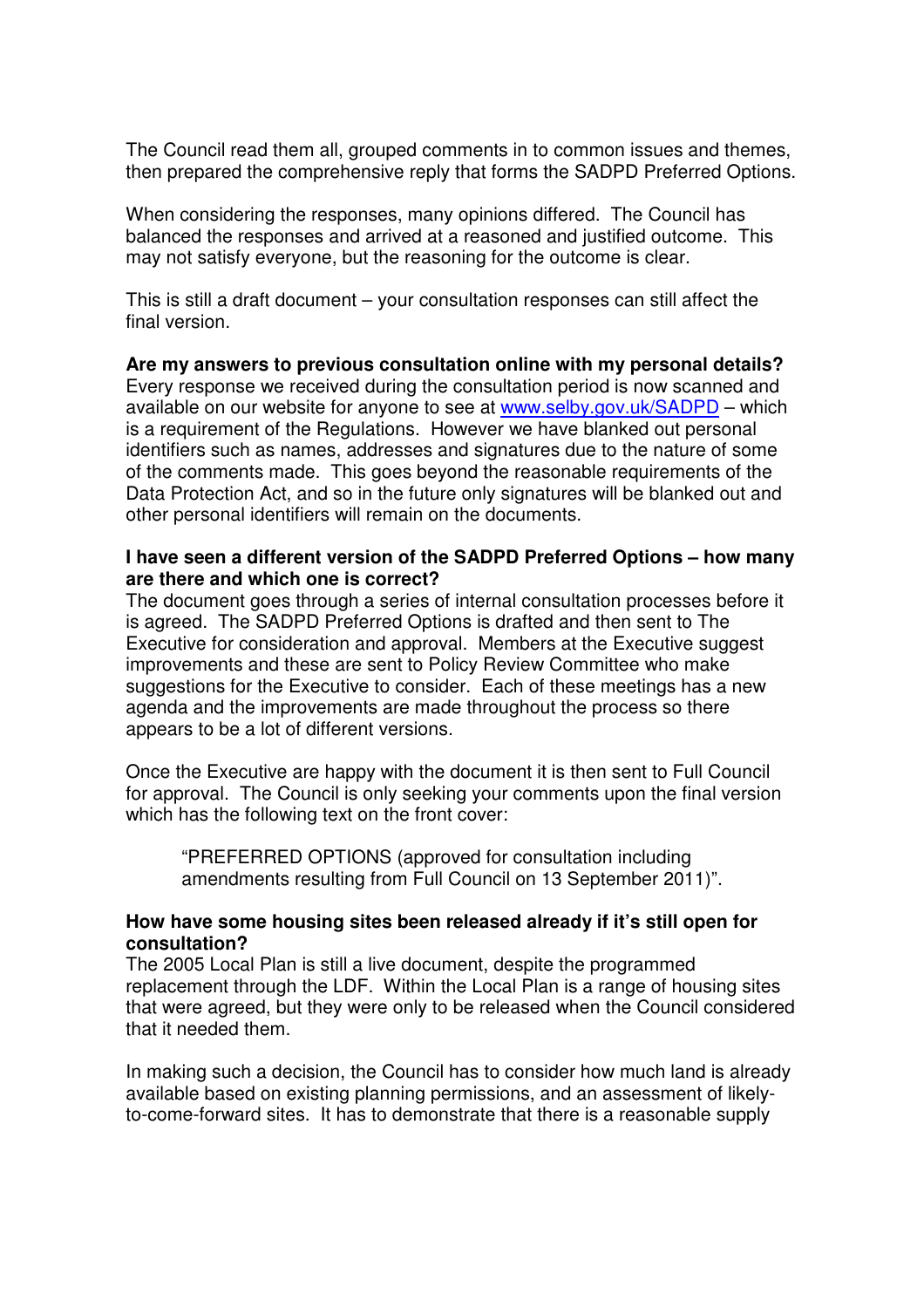for 5 years' building. Since 2005 that has been possible, but in this year's survey it was found to be no longer the case.

Although the timing is unfortunate, the Council was no longer able to demonstrate a 5-year supply for housing land, and had to respond by implementing its agreed policy and release those sites. Fortunately, most of the sites released have been selected in the SADPD so the impact on housing development in each specific village is limited, as the release will count towards the SADPD figures. This means that if a village is identified for 100 houses and the site is released for 50, then the SADPD will only be seeking sites for the remaining 50. It does not mean that the SADPD is looking for 100 on top of the 50 released.

# **What are the other documents that accompany the SADPD?**

Policy documents are not alone – each is really a suite of documents that support each other. Alongside the SADPD itself are:

- IDP Infrastructure Delivery Plan. This sets out the capacity of services to accommodate development, and where necessary the improvements required to enable development to take place.
- SA/SEA/HRA Sustainability Appraisal/Strategic Environmental Assessment/Assessment under the Habitats Regulations. This is an analysis of the sustainability and environmental impacts of the proposals in the SADPD.
- Consultation Statement. This sets out the steps the Council has taken to involve people in the decision-making process.

The Council is inviting comments on all the documents, not just the main SADPD.

# **What happened to the 60 Gypsy & Traveller sites?**

In the Issues and Options consultation, sixty sites were identified for potential Gypsy & Traveller use. Those sites were never selected as the most suitable: instead they were what was left over having discounted over 200 other sites on the grounds of flood risk, Green Belt etc. The Council *asked* if any of the 60 were suitable.

As a result of the consultation, the Council agreed with comments made through the consultation process that it should only seek sites with land owner agreement for Gypsy & Traveller use. As such, none of the 60 sites (or indeed any other sites in the database) have been pursued as no land owners stated that they would like such a use.

As part of the Issues & Options consultation process six sites were submitted with land owner agreement for Gypsy & Traveller use, so the Council is working with those sites only.

Notwithstanding the above, The Council agreed that a sub-group of the Policy Review Committee should undertake a review of the methodology in Issue G,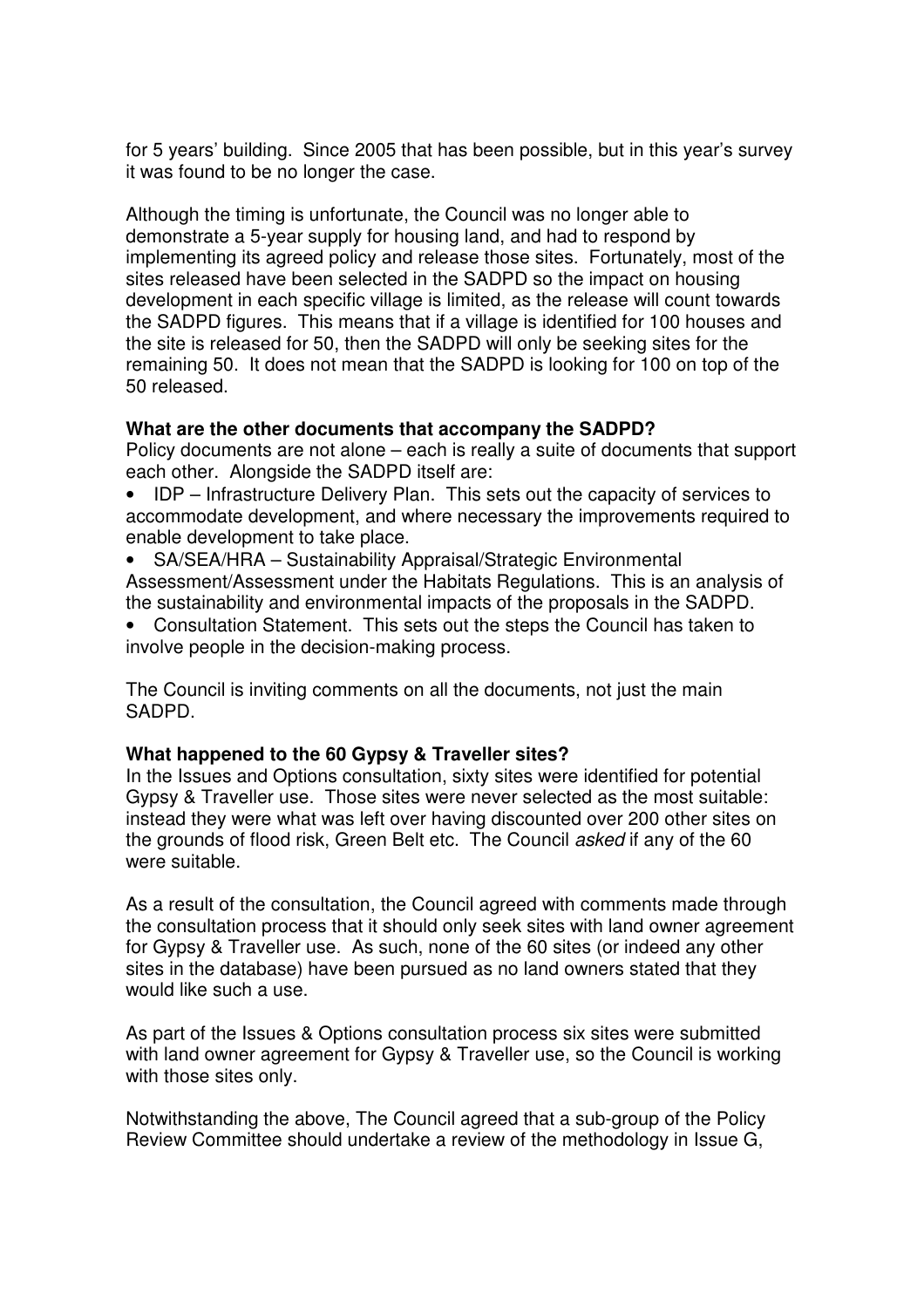and potential sites. This is an independent assessment which will run parallel to the Preferred Options consultation process. The findings of the sub-group will be considered as a response to the consultation and will not be binding.

# **Why do we need more houses when there are already lots that can't sell now?**

The SADPD is a 15 year plan. Although the housing market is depressed at this time, it is likely to recover over the coming years. It is not envisaged that all the housing will be built in one go – it will be delivered across the years.

There is a need for growth due to population changes – more smaller households are being created and we are living longer. There is also a demand for housing development that the Council must respond to. More detail about this issue is set out in the Core Strategy and its background papers, available on our website.

The SADPD is only concerned with finding sites for development, not the debate on whether any development is necessary.

# **Why are there more sites now?**

As people have realised the Council is considering land allocation, they have decided to promote their own land. Some sixty new sites have come forward through the Issues and Options process. The Council cannot reject sites on the basis that they have arrived relatively late in the process. Instead the sites are subject to the same appraisal as all others and ranked accordingly. In some cases the new sites are the preferred sites, and in other cases they are rejected.

#### **Can more sites still be added?**

Yes. It is likely that more sites will be submitted through the next consultation period. The Council will also consider these sites, subject them to the same assessment and rank them accordingly.

#### **Why one site and not another?**

The SADPD sets out a methodology for choosing which site to allocate. It discounts sites for a variety of reasons such as Green Belt, flooding, and distance from the villages. Each chapter in the SADPD explains the reasoning behind the choice of sites.

Sometimes the choice is simple based on the characteristics of sites, but other times the choice is more subjective as there are several potential sites. Where this occurs, the Council is guided by responses it received through earlier Issues & Options consultation which will help lend a local perspective.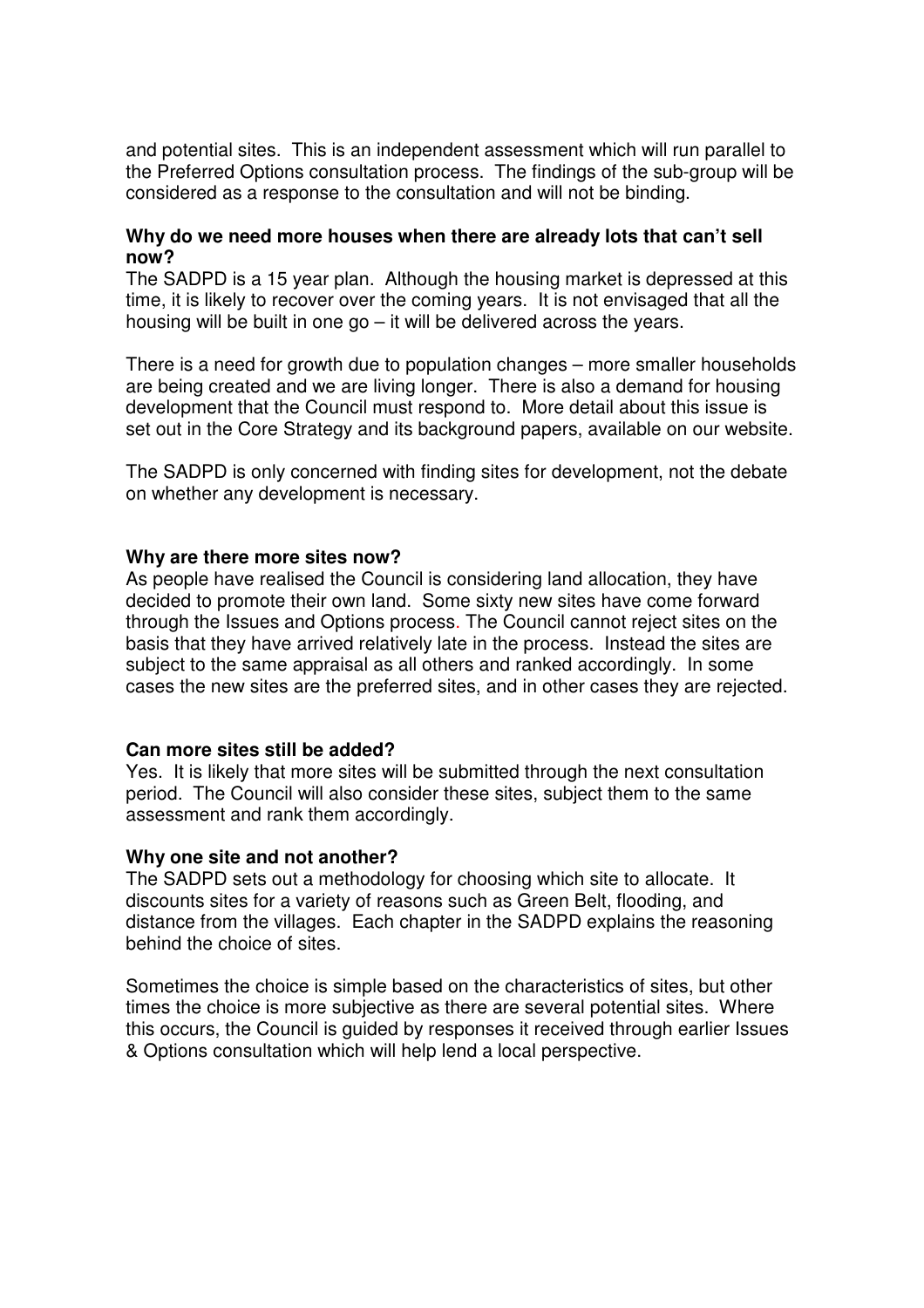#### **How many houses are coming to my village?**

| Selby Town              | 1336 | Eggborough + Whitley  | 112 |
|-------------------------|------|-----------------------|-----|
| Sherburn-in-Elmet       | 457  | Fairburn              | 32  |
| Tadcaster               | 498  | Hambleton             | 74  |
| Olympia Park            | 1000 | Hemingbrough          | 77  |
| <b>Appleton Roebuck</b> | 10   | Kellington            | 38  |
| Barlby + Osgodby        | 234  | Monk Fryston + Hillam | 58  |
| <b>Brayton</b>          | 254  | <b>North Duffield</b> | 44  |
| Brotherton + Byram      | 97   | Riccall               | 127 |
| Carlton                 | 62   | South Milford         | 98  |
| Cawood                  | 66   | Thorpe Willoughby     | 133 |
| <b>Church Fenton</b>    | 42   | <b>Ulleskelf</b>      | 15  |

# **Is the housing number fixed?**

No. The SADPD uses a simple 30 dwellings per hectare figure to guide the choice of sites The actual amount of housing to be developed on each site is decided by a planning application which may be for more or less houses. This is down to the developer who may wish to develop different types of houses that require different amounts of land. For example, bungalows take up a lot of land while flats take up comparatively little land, so the number on each site really can vary.

The Government is pro-growth, so SDC will not seek to limit housing numbers on the basis of density. Instead it will consider a planning application and assess the quality of the proposed development to ensure it is appropriate for the site.

Some sites identified in the SADPD Preferred Options are vast, and in theory capable of accommodating far more housing than the number set out. However as the SADPD progresses, more detailed site plans will be prepared which show how the Council sees the sites being delivered (subject to consultation). This may limit the extent of growth to a suitable part of the site to ensure that growth is managed appropriately.

Overall, 4864 allocated houses in the District is a minimum target, and the national planning system aims to achieve more than this as there is a national housing shortage.

# **Can our local infrastructure cope?**

Research to date shows that the District has some infrastructure problems, but none that are "show stoppers". New development will have to ensure that it is capable of existing without impacting negatively on existing infrastructure. Where this is not possible then improvements must be made to the infrastructure to allow development to occur.

The Infrastructure Delivery Plan (IDP) is prepared alongside the SADPD and it will set out what infrastructure is needed to accommodate growth. That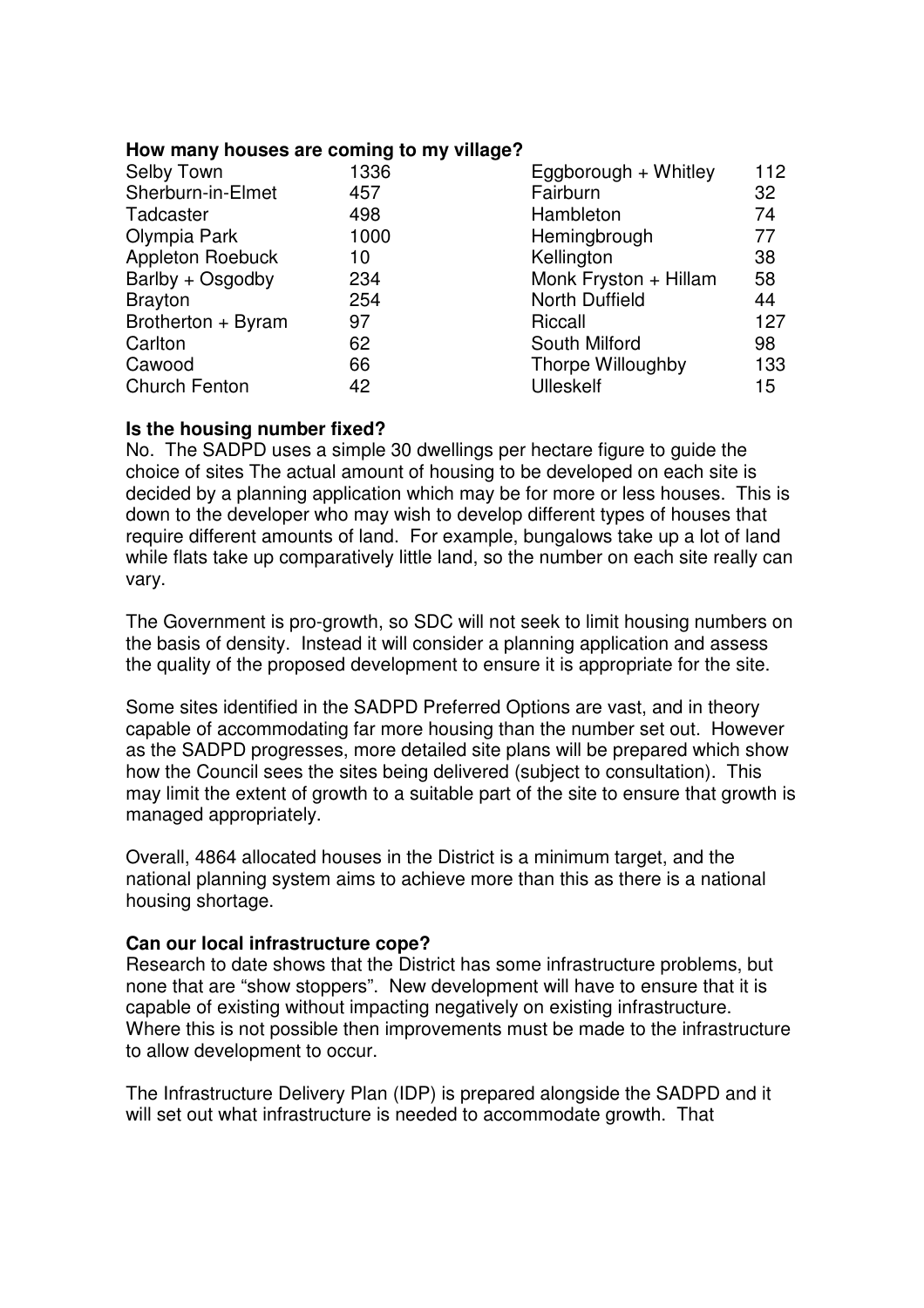document will evolve through the consultation process to prepare a full schedule of required improvements.

It is not the role of the IDP to identify problems to prevent development, but to ensure infrastructure is capable of delivering development.

#### **I own one of the preferred sites – what do I do now?**

The Preferred sites are not yet definite – there is still a comprehensive consultation process to go through to ensure that sites are Sound and deliverable. It would be helpful to the Council if land owners/agents would begin to develop ideas and prepare supporting information about sites to demonstrate that they are suitable and deliverable. This will enable to Council to support them through future stages of consultation as it has evidence of each site being realistic.

If owners/agents do not do this, then the Council may be forced to reassess sites and favour others that *can* demonstrate their Soundness.

# **I own one of the sites that has been discounted – what do I do now?**

The Preferred sites are not yet definite – there is still a comprehensive consultation process to go through to ensure that sites are Sound. If you believe any of the Preferred Options is factually incorrect or the assumptions are incorrect and consider that your site is preferable to any of those selected by the Council, then please present evidence to the Council so it may reassess sites and ensure that it can demonstrate Soundness.

# **I have commented previously – do I have to comment again?**

Yes – if you have anything further to add! The document now shows some specific proposals rather than broad issues so it is likely that you would want to make additional comments.

Previous responders have been allocated a unique 4-digit reference number. It would be helpful if you would quote this when making further comments. Everyone who gave contact details last time has been contacted by e-mail or post with their unique number.